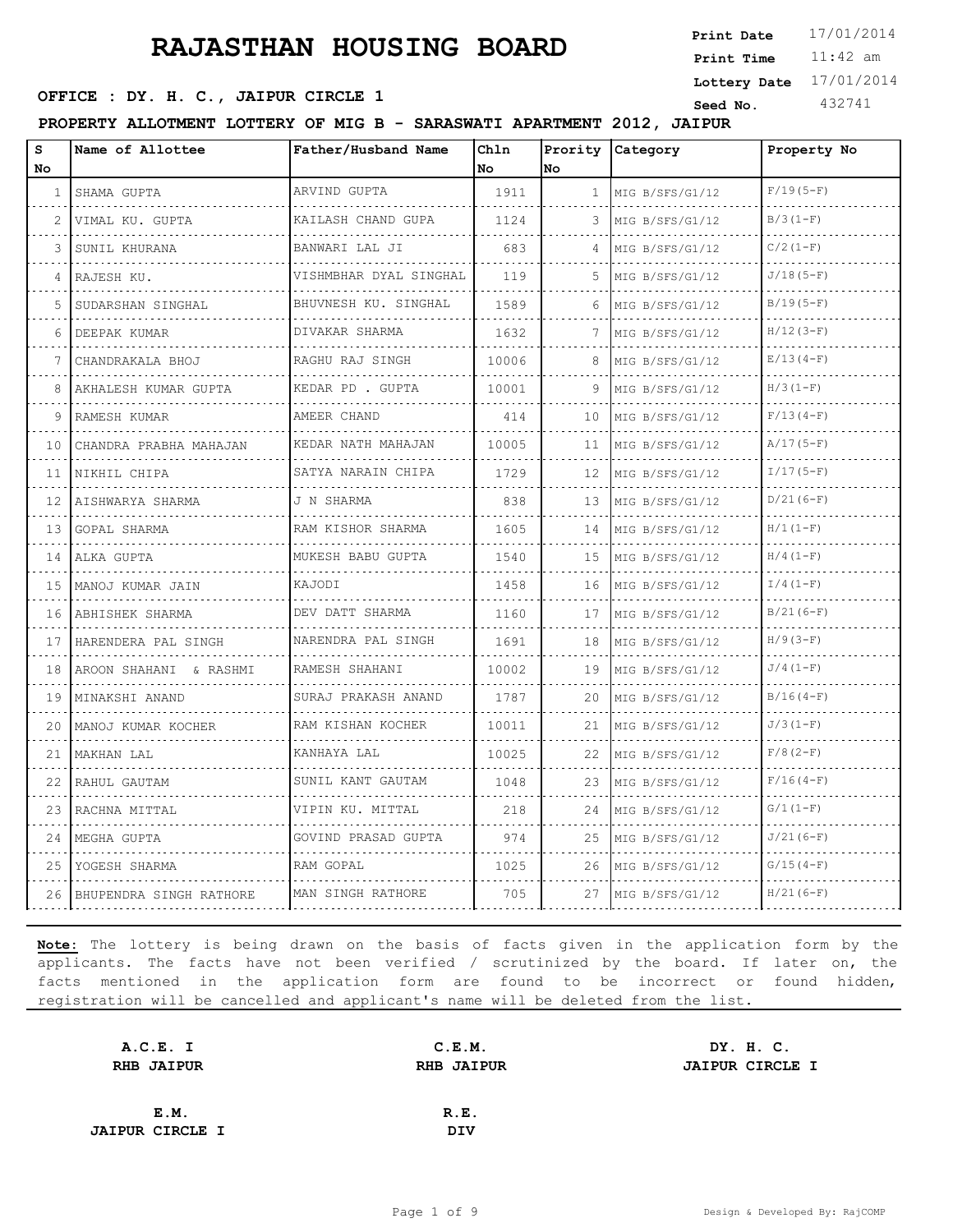11:42 am **Print Time Print Date**  $17/01/2014$ **SEED OFFICE : DY. H. C., JAIPUR CIRCLE 1 Seed No.** 432741 **Lottery Date** 17/01/2014

**PROPERTY ALLOTMENT LOTTERY OF MIG B - SARASWATI APARTMENT 2012, JAIPUR**

| S<br>No | Name of Allottee      | Father/Husband Name        | Chln<br>No | Prority<br>lno. | Category             | Property No  |
|---------|-----------------------|----------------------------|------------|-----------------|----------------------|--------------|
| 27      | SHILPI KHATRI         | SANTOSH KUMAR KHATRI       | 64         | 28              | MIG B/SFS/G1/12      | $E/12(3-F)$  |
| .<br>28 | .<br>PRATUL SINHA     | R S SINHA                  | 10023      | 29              | .<br>MIG B/SFS/G1/12 | $J/17(5-F)$  |
| 29      | NARENDRA ACHARYA      | BRIJ MOHAN ACHARAYA        | 568        | 30              | MIG B/SFS/G1/12      | $J/8(2-F)$   |
| 30      | KAVITA YADAV          | NAND KISHOR YADAV          | 491        | 31              | MIG B/SFS/G1/12      | $I/1 (1-F)$  |
| 31      | RITENDER KUMAR BANSAL | V K BANSAL                 | 1192       | 32              | MIG B/SFS/G1/12      | $D/16(4-F)$  |
| 32      | SHAHWAR KAMAL         | M A KAMAL                  | 1013       | 33              | MIG B/SFS/G1/12      | $E/4(1-F)$   |
| 33      | MOHIT JAIN            | KISHOE CHAND JAIN          | 1278       | 34              | MIG B/SFS/G1/12      | $J/1 (1-F)$  |
| 34      | MONIKA SHARMA         | K K SHARMA                 | 585        | 35              | MIG B/SFS/G1/12      | $D/8(2-F)$   |
| 35      | DEVENDRA KUMAR JAIN   | <b>BABU LAL JAIN</b>       | 1726       | 36              | MIG B/SFS/G1/12      | $J/15(4-F)$  |
| 36      | DEVNDRA SINGH HADA    | BHANWAR SINGH HADA         | 1273       | 37              | MIG B/SFS/G1/12      | $G/12(3-F)$  |
| 37      | AMAR CHAND CHABRA     | KISTUR CHAND CHABRA        | 508        | 38              | MIG B/SFS/G1/12      | $A/19(5-F)$  |
| 38      | NITESH SINGH RANA     | NARENDRA SINGH RANA        | 666        | 39              | MIG B/SFS/G1/12      | $C/11(3-F)$  |
| 39      | VIJAY KUMAR GOYAL     | RAMAVTAR GOYAL             | 10024      | 40              | MIG B/SFS/G1/12      | $F/17(5-F)$  |
| 40      | RITU BHARGVA          | <u>.</u><br>NEERAJ BHARGVA | 10018      | 41              | MIG B/SFS/G1/12      | $C/24(6-F)$  |
| 41      | DESH DEEPAK SINGH     | JAGANNATH SINGH            | 632        | 42              | MIG B/SFS/G1/12      | $A/5(2-F)$   |
| 42      | PRATIMA AGARWAL       | AMIT KUMAR AGARWAL         | 1644       | 43              | MIG B/SFS/G1/12      | $A/9(3-F)$   |
| 43      | GAJANAND VIJAY        | CHIRANJI LAL VIJAY         | 603        | 44              | MIG B/SFS/G1/12      | $G/17(5-F)$  |
| 44      | ASHOK SHARMA          | RADHEY SHYAM SAHRMA        | 10004      | 45              | MIG B/SFS/G1/12      | $C/10(3-F)$  |
| 45      | SOURBH MATHUR         | T.P. MATHUR                | 1647       | 46              | MIG B/SFS/G1/12      | $J/22(6-F)$  |
| 46      | NAWAL KISHORE JAIN    | MANAK CHAND JAIN           | 10012      | 47              | MIG B/SFS/G1/12      | $I/9(3-F)$   |
| 47      | MADAN LAL GUPTA       | CHAJU RAM GUPTA<br>.       | 1545       | 48              | MIG B/SFS/G1/12      | $D/3 (1-F)$  |
| 48      | VIMAL KUMAR GUPTA     | RADHEY SHYAM GUPTA         | 1470       | 49              | MIG B/SFS/G1/12      | $H/7(2-F)$   |
| 49      | RADHIKA GUPTA         | S K GUPTA                  | 10017      | 50              | MIG B/SFS/G1/12      | $A/12(3-F)$  |
| 50      | VAIBHAV BUMB          | SUSHIL KUMAR BUMB          | 918        | 51              | MIG B/SFS/G1/12      | $B/5(2-F)$   |
| 51      | JINESH BARADIA        | MAHENDER KUMAR             | 1320       | 52              | MIG B/SFS/G1/12      | $C/20 (5-F)$ |
| 52      | RAJESH KUMAR AWASTHI  | RADHA MOHAN SHARMA         | 1130       | 53              | MIG B/SFS/G1/12      | $A/15(4-F)$  |

| A.C.E. I               | C.E.M.                                      | DY. H. C. |  |
|------------------------|---------------------------------------------|-----------|--|
| <b>RHB JAIPUR</b>      | <b>RHB JAIPUR</b><br><b>JAIPUR CIRCLE I</b> |           |  |
|                        |                                             |           |  |
| E.M.                   | R.E.                                        |           |  |
| <b>JAIPUR CIRCLE I</b> | DIV                                         |           |  |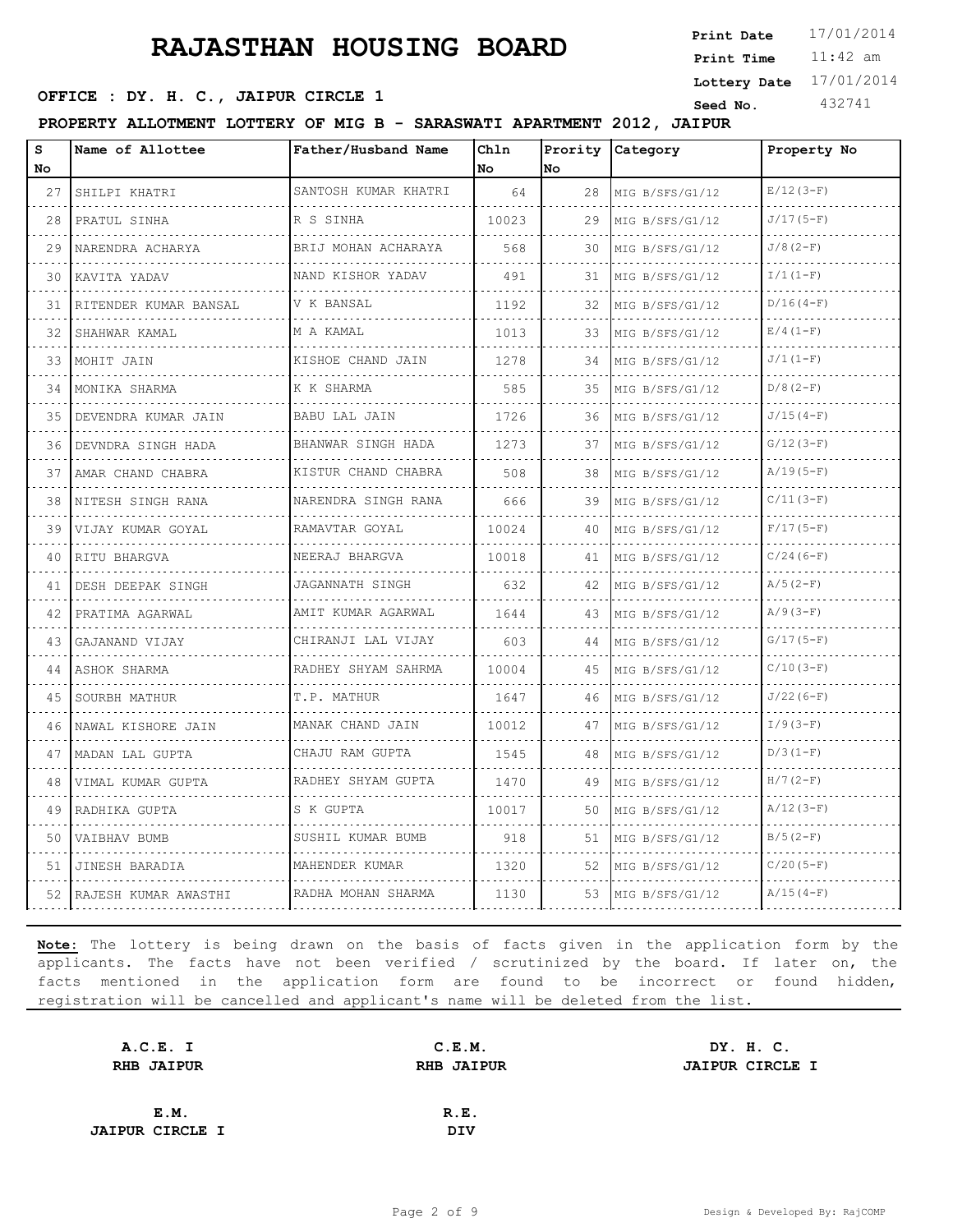11:42 am **Print Time Print Date**  $17/01/2014$ **SEED OFFICE : DY. H. C., JAIPUR CIRCLE 1 Seed No.** 432741 **Lottery Date** 17/01/2014

**PROPERTY ALLOTMENT LOTTERY OF MIG B - SARASWATI APARTMENT 2012, JAIPUR**

| S<br>No | Name of Allottee                         | Father/Husband Name     | Chln<br>No | Prority<br>No | Category             | Property No |
|---------|------------------------------------------|-------------------------|------------|---------------|----------------------|-------------|
| 53      | PRASANT GUPTA                            | BRIJ GOPAL GUPTA<br>.   | 10021      | 54            | MIG B/SFS/G1/12<br>. | $D/6(2-F)$  |
| .<br>54 | RITESH GARG                              | MAHESH CHAND            | 1079       | 55            | MIG B/SFS/G1/12      | $A/13(4-F)$ |
| 55      | SHUBHANGI SHARMA                         | J N SHARMA              | 839        | 56            | MIG B/SFS/G1/12      | $B/9(3-F)$  |
| 56      | PRIYA GUPTA                              | ASHOK KUMAR GUPTA<br>.  | 10016      | 57            | MIG B/SFS/G1/12      | $D/1 (1-F)$ |
| 57      | PRATISHTHA PUROHIT                       | GAURAV PUROHIT          | 710        | 58            | MIG B/SFS/G1/12      | $I/14(4-F)$ |
| 58      | HARISH KUMAR SAHU                        | .<br>SHAMBHU LAL SAHU   | 10022      | 59            | MIG B/SFS/G1/12      | $C/23(6-F)$ |
| 59      | DEEN DAYAL                               | DURGA SONI<br>.         | 1494       | 60            | MIG B/SFS/G1/12      | $B/7(2-F)$  |
| 60      | المتواط والمتواط والمتواط<br>RAVI BANSAL | O P BANSAL              | 1527       | 61            | MIG B/SFS/G1/12      | $H/14(4-F)$ |
| 61      | NARENDRA SINGH RAWAT                     | BACHCHAN SINGH RAJAWAT  | 1303       | 62            | MIG B/SFS/G1/12      | $J/23(6-F)$ |
| 62      | DEEPAK KEJERIWAL                         | BIHARI LAL              | 10008      | 63            | MIG B/SFS/G1/12      | $B/4(1-F)$  |
| 63      | RAM SINGH                                | RAM KUMAR               | 621        | 65            | MIG B/SFS/G1/12      | $D/9(3-F)$  |
| 64      | SANJEEV KUMAR RAO                        | BANWARI LAL RAO         | 10019      | 66            | MIG B/SFS/G1/12      | $A/16(4-F)$ |
| 65      | KAMAL KISHORE KHANNA                     | MOHAN LAL               | 1054       | 67            | MIG B/SFS/G1/12<br>. | $C/18(5-F)$ |
| 66      | VIJENDRA PRAKASH                         | OM PRAKASH              | 483        | 68            | MIG B/SFS/G1/12      | $H/24(6-F)$ |
| 67      | ARVIND KUMAR                             | MOOL CHAND              | 1037       | 69            | MIG B/SFS/G1/12      | $A/2(1-F)$  |
| 68      | VAIBHARV GUPTA                           | ASHOK KUMAR GUPTA<br>.  | 250        | 70            | MIG B/SFS/G1/12      | $F/23(6-F)$ |
| 69      | PREETAM BISNOI                           | TAPSI RAM VISNOI        | 10015      | 71            | .<br>MIG B/SFS/G1/12 | $F/11(3-F)$ |
| 70      | PAWAN KUAMR GOYAL                        | .<br>GIRIRAJ PRASAD     | 1066       | 72            | MIG B/SFS/G1/12      | $H/2 (1-F)$ |
| 71      | KRISAN KUMAR SHARMA                      | RAM RAJ LAL SHARMA<br>. | 994        | 1.            | MIG B/SFS/G1/12<br>. | $D/12(3-F)$ |
| 72      | ARVIND JOSHI                             | PRAHALAD NARAYAN        | 1690       | 2             | MIG B/SFS/G1/12      | $H/22(6-F)$ |
| 73      | KAMAL PATIDAR                            | .<br>VISHAMBHAR DAYAL   | 215        | 3             | MIG B/SFS/G1/12      | $B/12(3-F)$ |
| 74      | SHAHSIKANT PANDEY                        | MOHAN LAL PANDEY        | 1153       | $\Delta$      | MIG B/SFS/G1/12      | $B/11(3-F)$ |
| 75      | MAHENDRA GODARA                          | RAJA RAM GODARA         | 1997       | 5             | MIG B/SFS/G1/12      | $C/13(4-F)$ |
| 76      | PRAKASH PATANI                           | TIKAN CHANDRA PATNI     | 10027      | 6             | MIG B/SFS/G1/12      | $A/22(6-F)$ |
| 77      | RAMESH CHAND AGARWAL                     | KIRODI LAL AGARWAL      | 1008       | 7             | MIG B/SFS/G1/12      | $F/21(6-F)$ |
| 78      | BHANU PRAKASH SHARMA                     | MAN MOHAN SHARMA        | 1809       | 8             | MIG B/SFS/G1/12      | $J/11(3-F)$ |

| A.C.E. I               | C.E.M.            | DY. H. C.              |
|------------------------|-------------------|------------------------|
| <b>RHB JAIPUR</b>      | <b>RHB JAIPUR</b> | <b>JAIPUR CIRCLE I</b> |
|                        |                   |                        |
| E.M.                   | R.E.              |                        |
| <b>JAIPUR CIRCLE I</b> | <b>DIV</b>        |                        |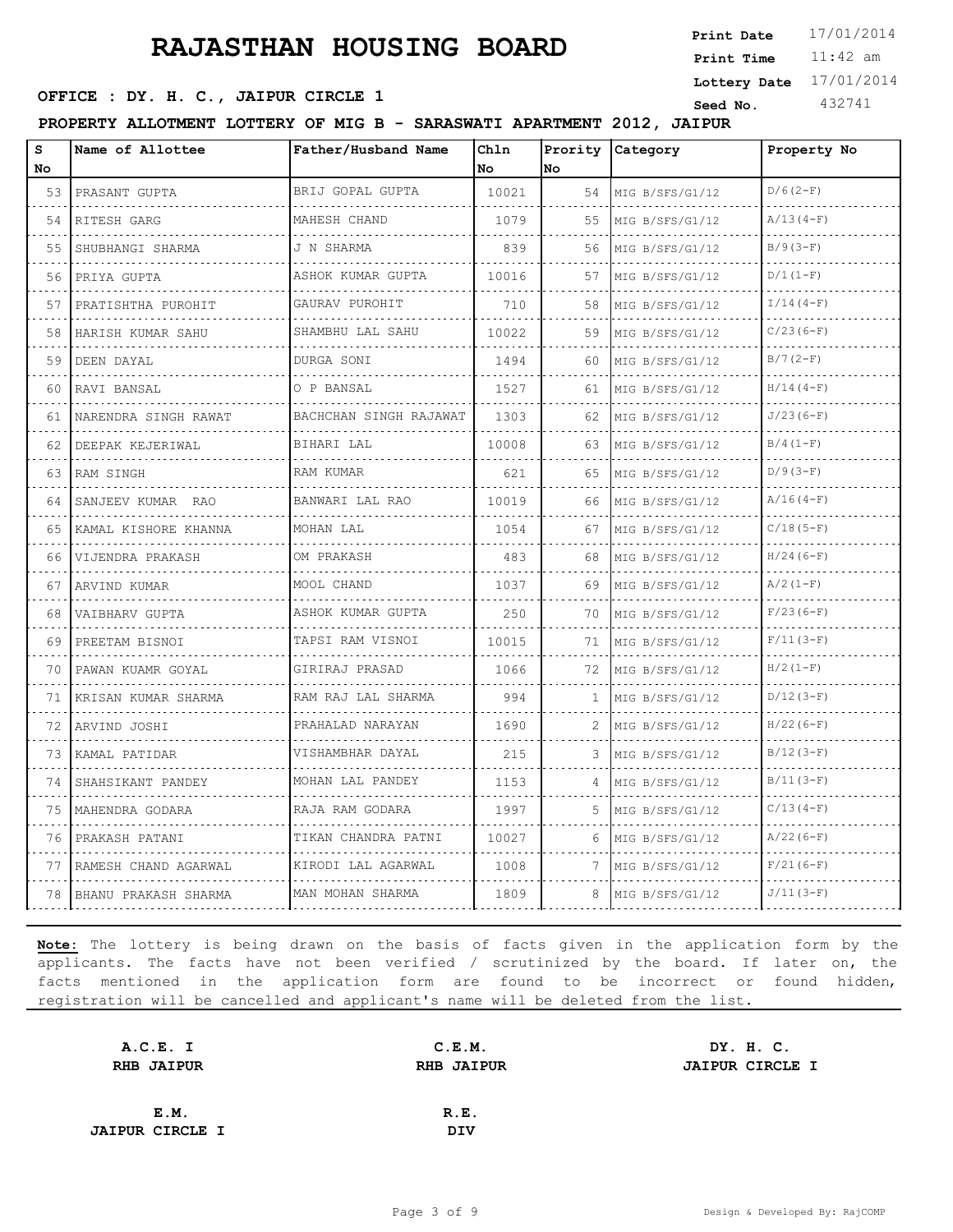11:42 am **Print Time Print Date**  $17/01/2014$ **SEED OFFICE : DY. H. C., JAIPUR CIRCLE 1 Seed No.** 432741 **Lottery Date** 17/01/2014

**PROPERTY ALLOTMENT LOTTERY OF MIG B - SARASWATI APARTMENT 2012, JAIPUR**

| s<br>No | Name of Allottee         | Father/Husband Name                 | Chln<br>l No | Prority<br>No   | Category             | Property No |
|---------|--------------------------|-------------------------------------|--------------|-----------------|----------------------|-------------|
| 79      | B.L. MEENA               | R.D. MEENA                          | 861          | 9               | MIG B/SFS/G1/12      | $B/6(2-F)$  |
| 80      | NEERAJ JAIN              | LAHAR SINGH                         | 1417         | 10              | MIG B/SFS/G1/12      | $H/11(3-F)$ |
| 81      | SHYAM LAL SHARMA         | RAM GOPAL SHARMA                    | 192          | 11              | MIG B/SFS/G1/12      | $A/8(2-F)$  |
| 82      | RAJESH KUMAR MATHUR      | DEVRAJ JI MATHUR                    | 1383         | 12 <sup>°</sup> | MIG B/SFS/G1/12      | $E/11(3-F)$ |
| 83      | SHEYORAM YADAV           | UGAMA RAM YADAV                     | 1910         | 13              | MIG B/SFS/G1/12      | $D/18(5-F)$ |
| 84      | .<br>LOKESH DHADICH      | .<br>RAGHUNANDAN DADHICH<br>.       | 10026        | 14              | .<br>MIG B/SFS/G1/12 | $F/12(3-F)$ |
| 85      | SANJEEV KUMAR JAIN       | KAILASH CHANDRA                     | 948          | 15              | MIG B/SFS/G1/12      | $G/18(5-F)$ |
| 86      | BANTO DEVI               | RAM NIWAS                           | 1326         | 16              | MIG B/SFS/G1/12<br>. | $D/4(1-F)$  |
| 87      | JOGENDRA PRATAP GARG     | RAM PD. GARG                        | 392          | 17              | MIG B/SFS/G1/12      | $E/9(3-F)$  |
| 88      | RAMESH CHAND DADICH      | MURLIDHAR JI<br>.                   | 1662         | 1               | MIG B/SFS/G1/12      | $C/5(2-F)$  |
| 89      | .<br>PARTH CHANDRA YADAV | RICHPAL SINGH                       | 313          | 2               | MIG B/SFS/G1/12      | $I/2(1-F)$  |
| 90      | VIBHA MATHUR             | T.P. MATHUR                         | 1498         | 3.              | MIG B/SFS/G1/12      | $B/10(3-F)$ |
| 91      | HANUMAN PRASAD SHARMA    | CHANDRA BHAN SHARMA<br>. <i>. .</i> | 970          | $\Delta$        | MIG B/SFS/G1/12      | $J/5(2-F)$  |
| 92      | KRISHNA SHARMA<br>.      | KAILASH CHAND                       | 897          | 5.              | MIG B/SFS/G1/12      | $A/10(3-F)$ |
| 93      | ASHA MATHUR              | SASHI KU. MATHUR                    | 2002         | 6               | MIG B/SFS/G1/12      | $F/10(3-F)$ |
| 94      | OM PRAKASH YADAV         | NAND RAM YADAV<br>.                 | 822          | 7               | MIG B/SFS/G1/12      | $A/18(5-F)$ |
| 95      | SOMYA                    | HANUMAN PRASAD                      | 640          | $\mathbf{1}$    | MIG B/SFS/G2/12      | $C/21(6-F)$ |
| 96      | MUKESH SHEKHAWAT         | SHIVPAL SINGH                       | 10034        | 2               | MIG B/SFS/G2/12      | $A/6(2-F)$  |
| 97      | SUNNY DEOL SAINANI       | SHANKAR DAS<br>.                    | 1511         | 3               | MIG B/SFS/G2/12<br>. | $B/22(6-F)$ |
| 98      | DINESH SINGHAL           | SUGAN LAL SINGHAL                   | 1607         | 4               | MIG B/SFS/G2/12      | $D/14(4-F)$ |
| 99      | ALKA BAGDA               | LAVNESH BAGDA                       | 1428         | 5               | MIG B/SFS/G2/12      | $A/7(2-F)$  |
| 100     | REKHA AGRAWAL            | SHARAD AGRAWAL                      | 2026         | 6               | MIG B/SFS/G2/12      | $C/19(5-F)$ |
| 101     | SATYA NARAYAN KEDAWAT    | .<br>KISHAN SAHAY                   | 1082         | 7               | MIG B/SFS/G2/12      | $I/7(2-F)$  |
| 102     | DIPTI BHAITA             | KISHAN CHAND BHATIA                 | 1991         | 8               | MIG B/SFS/G2/12      | $C/15(4-F)$ |
| 103     | CHHAVI MATHUR            | PREM RATAN KOUSHIK                  | 1646         | 9               | MIG B/SFS/G2/12      | $A/21(6-F)$ |
| 104     | DINESH KUMAR DIXIT       | NARDEV PRASAD                       | 1846         | 10              | MIG B/SFS/G2/12      | $I/23(6-F)$ |

| A.C.E. I               | C.E.M.            | DY. H. C.              |
|------------------------|-------------------|------------------------|
| <b>RHB JAIPUR</b>      | <b>RHB JAIPUR</b> | <b>JAIPUR CIRCLE I</b> |
|                        |                   |                        |
| E.M.                   | R.E.              |                        |
| <b>JAIPUR CIRCLE I</b> | <b>DIV</b>        |                        |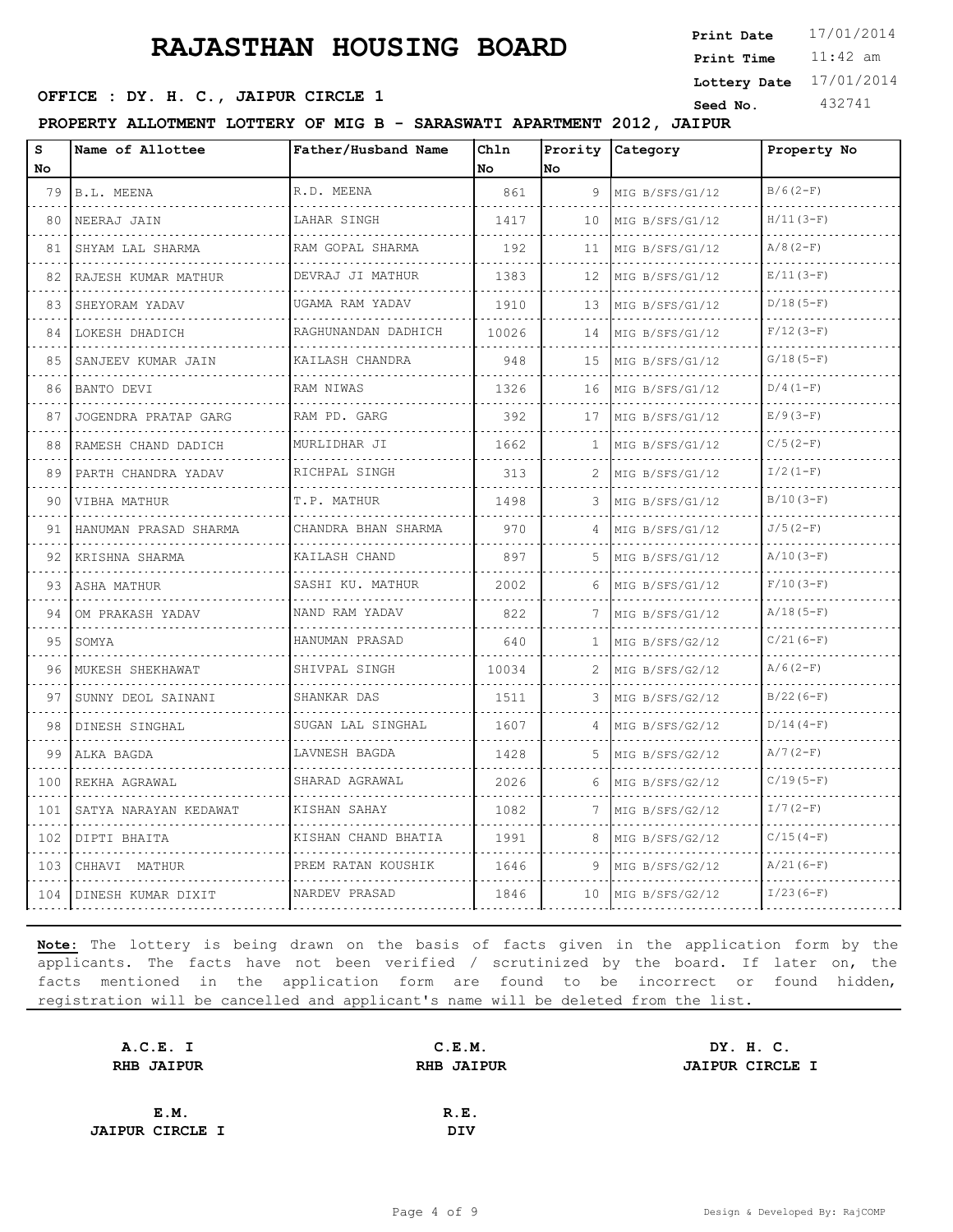11:42 am **Print Time Print Date**  $17/01/2014$ **SEED OFFICE : DY. H. C., JAIPUR CIRCLE 1 Seed No.** 432741 **Lottery Date** 17/01/2014

**PROPERTY ALLOTMENT LOTTERY OF MIG B - SARASWATI APARTMENT 2012, JAIPUR**

| S<br>No.       | Name of Allottee       | Father/Husband Name               | Chln<br>No | Prority<br>No | Category             | Property No |
|----------------|------------------------|-----------------------------------|------------|---------------|----------------------|-------------|
| 105            | JAMBU KU. JAIN         | NEMI CHAND JAIN                   | 1268       | 11            | MIG B/SFS/G2/12      | $D/11(3-F)$ |
| .<br>106       | .<br>ABDUL MUQEEM KHAN | .<br>ABDUL HALEEM                 | 1364       | 12            | .<br>MIG B/SFS/G2/12 | $I/16(4-F)$ |
| 107            | KAMAL KISHORE          | HARIKISHAN GOYAL                  | 1855       | 13            | MIG B/SFS/G2/12      | $H/13(4-F)$ |
| 108            | KAMLESH JAIN           | PADAM KU. JAIN                    | 1916       | 14            | MIG B/SFS/G2/12      | $F/15(4-F)$ |
| .<br>109       | .<br>PARMENDRA NAGAPAL | .<br>TEK CHAND NAGPAL             | 577        | 15            | .<br>MIG B/SFS/G2/12 | $A/24(6-F)$ |
| 110            | BHAVNA MANGTANI        | <u>.</u><br>MAHESH KUMAR MANGTANI | 1372       | 16            | MIG B/SFS/G2/12      | $I/13(4-F)$ |
| 111            | PARAS CHAND JAIN       | BAGAL MAL JAIN<br>.               | 10049      | 18            | MIG B/SFS/G2/12      | $J/19(5-F)$ |
| د د د د<br>112 | MANISH MADHAN<br>.     | OM PRAKASH MADHAN<br>.            | 1306       | 19            | MIG B/SFS/G2/12      | $F/14(4-F)$ |
| 113            | SUNITA GURJAR          | PUSHKAR SINGH                     | 1386       | 20            | MIG B/SFS/G2/12      | $F/3(1-F)$  |
| 114            | UMESH KUMARI           | RAMESH CHANDRA<br>.               | 985        | 21            | MIG B/SFS/G2/12      | $A/23(6-F)$ |
| .<br>115       | CHANDRAKALA GAUD       | ARUN PRAKASH                      | 1801       | 22            | MIG B/SFS/G2/12      | $B/14(4-F)$ |
| 116            | ASHISH NIRMAL          | GOVIND KUMAR NIRMAL               | 1812       | 23            | MIG B/SFS/G2/12      | $B/20(5-F)$ |
| 117            | RAJESH KUMAR MULRAJANI | GOVIND RAM<br>.                   | 1743       | 24            | MIG B/SFS/G2/12      | $F/7(2-F)$  |
| .<br>118       | CHANCHAL BHATIA        | VIJAY KUMAR BHATIA                | 193        | 25            | MIG B/SFS/G2/12      | $E/7(2-F)$  |
| 119            | PUSPA SACHETI          | GAJENDE SANCHETI                  | 1978       | 26            | MIG B/SFS/G2/12      | $B/17(5-F)$ |
| a di di<br>120 | REKHA JAIN             | NEERAJ JAIN                       | 10039      | 28            | MIG B/SFS/G2/12      | $I/3(1-F)$  |
| .<br>121       | BHARTI SHARMA          | GAURAV SHARMA                     | 479        | 29            | MIG B/SFS/G2/12      | $B/24(6-F)$ |
| 122            | SALIL BELANI           | <b>GOPESH BELANI</b>              | 1450       | 31            | MIG B/SFS/G2/12      | $H/20(5-F)$ |
| .<br>123       | KAMLESH KUMAR AGARWAL  | SAGARMAL AGARWAL<br>.             | 1553       | 32            | MIG B/SFS/G2/12      | $I/12(3-F)$ |
| .<br>124       | SWATI MODI             | SANJAY MODI                       | 1291       | 33            | MIG B/SFS/G2/12      | $H/6(2-F)$  |
| 125            | VIDHYA HINDWANI        | KHUSHI RAM HINDWANI               | 900        | 34            | MIG B/SFS/G2/12      | $E/8(2-F)$  |
| .<br>126       | ASHOK KUMAR RIZWANI    | KHEM CHAND                        | 1463       | 35            | MIG B/SFS/G2/12      | $F/5(2-F)$  |
| .<br>127       | PAWAN AGARWAL          | BHERU LAL AGARWAL                 | 859        | 36            | MIG B/SFS/G2/12      | $E/14(4-F)$ |
| 128            | VINOD                  | GIRDHARY LAL                      | 102        | 37            | MIG B/SFS/G2/12      | $H/19(5-F)$ |
| 129            | ARUNESH KU. SHARMA     | RADHEY SHYAM SHARMA               | 10030      | 38            | MIG B/SFS/G2/12      | $J/9(3-F)$  |
|                | 130 ANIL JORZ          | K V JORZ                          | 186        | 39            | MIG B/SFS/G2/12      | $I/19(5-F)$ |

| A.C.E. I               | C.E.M.            | DY. H. C.              |
|------------------------|-------------------|------------------------|
| <b>RHB JAIPUR</b>      | <b>RHB JAIPUR</b> | <b>JAIPUR CIRCLE I</b> |
|                        |                   |                        |
| E.M.                   | R.E.              |                        |
| <b>JAIPUR CIRCLE I</b> | <b>DIV</b>        |                        |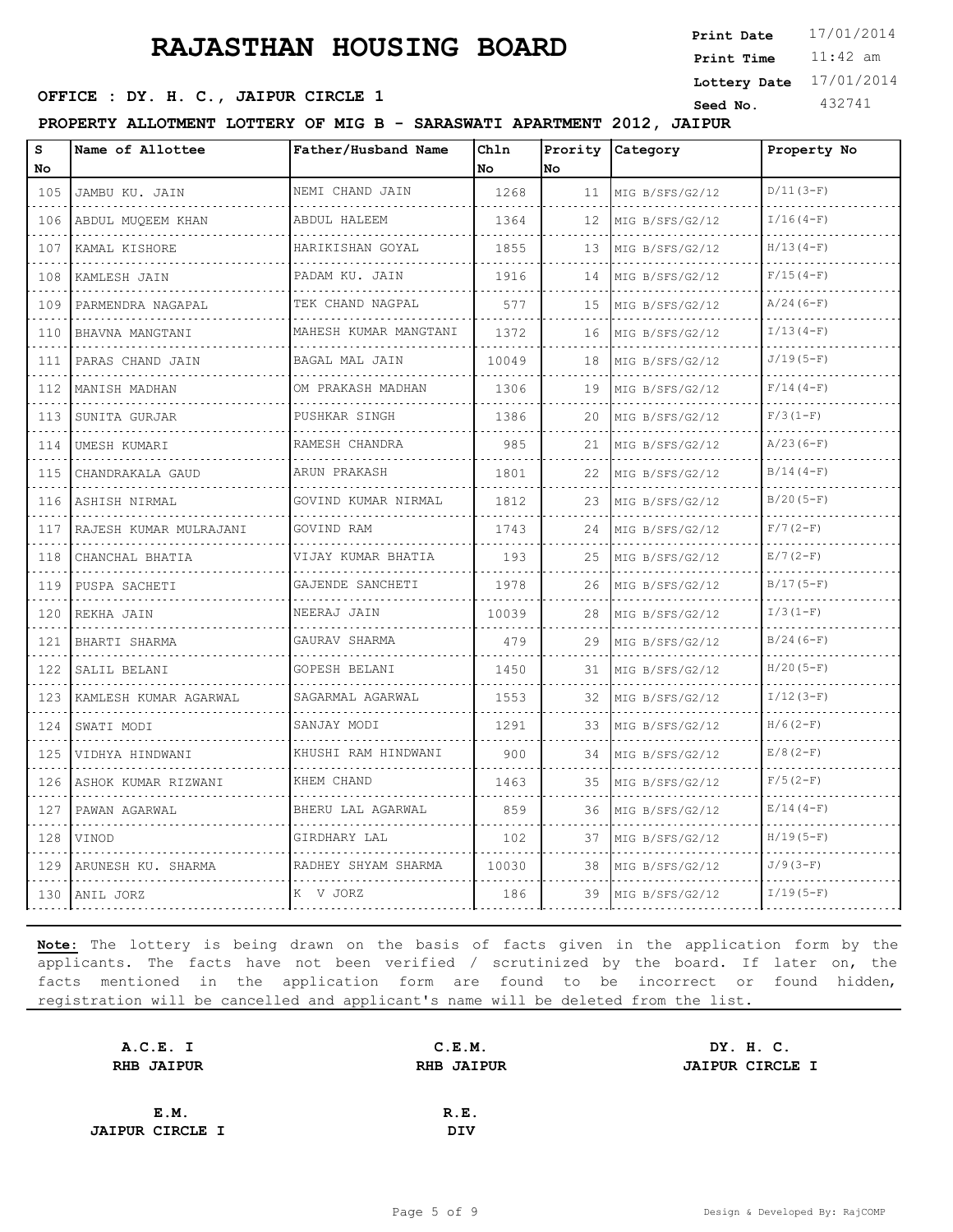11:42 am **Print Time Print Date**  $17/01/2014$ **SEED OFFICE : DY. H. C., JAIPUR CIRCLE 1 Seed No.** 432741 **Lottery Date** 17/01/2014

**PROPERTY ALLOTMENT LOTTERY OF MIG B - SARASWATI APARTMENT 2012, JAIPUR**

| S<br>No  | Name of Allottee     | Father/Husband Name      | Chln<br>No | Prority<br><b>No</b> | <b>Category</b> | Property No |
|----------|----------------------|--------------------------|------------|----------------------|-----------------|-------------|
| 131      | DINDAYAL KHETAN      | TRILOK CHAND KHETAN      | 10032      | 40                   | MIG B/SFS/G2/12 | $B/23(6-F)$ |
| .<br>132 | ARCHANA JAIN         | DEEPAK JAIN              | 10043      | 41                   | MIG B/SFS/G2/12 | $G/16(4-F)$ |
| 133      | DEEPAK BANSAL        | PREM NARAIN BANSAL       | 150        | 42                   | MIG B/SFS/G2/12 | $D/13(4-F)$ |
| 134      | DEV KUMAR NAGDEV     | KIAHAN CHAND NAGDEV<br>. | 950        | 43                   | MIG B/SFS/G2/12 | $D/24(6-F)$ |
| .<br>135 | ANIL NAMBIAR         | K T K NAMBIAR            | 1750       | 44                   | MIG B/SFS/G2/12 | $F/20(5-F)$ |
| 136      | ANUJ BHANDARI        | ABHAY KUMAR              | 10029      | 45                   | MIG B/SFS/G2/12 | $C/22(6-F)$ |
| 137      | MONIKA GARG          | UMESH KUMAR GARG<br>.    | 570        | 46                   | MIG B/SFS/G2/12 | $C/9(3-F)$  |
| .<br>138 | MONIKA BANSAL        | NEERAV BANSAL            | 1940       | 47                   | MIG B/SFS/G2/12 | $B/2(1-F)$  |
| 139      | RAJESH JAIN          | DHANPRAKASH              | 10038      | 48                   | MIG B/SFS/G2/12 | $G/23(6-F)$ |
| 140      | RANU JAIN            | PRATIK JAIN              | 1474       | 49                   | MIG B/SFS/G2/12 | $G/21(6-F)$ |
| 141      | SHASHI               | DEEPAK                   | 1993       | 50                   | MIG B/SFS/G2/12 | $G/10(3-F)$ |
| 142      | PRIYANKA BHARTIYA    | L C BHARTIYA             | 1012       | 51                   | MIG B/SFS/G2/12 | $I/6(2-F)$  |
| 143      | OMPRAKASH            | GANESHA RAM              | 10036      | 52                   | MIG B/SFS/G2/12 | $B/13(4-F)$ |
| .<br>144 | LAXMI MOHAN MATHUR   | ROOP NARAIN MATHUR       | 331        | 53                   | MIG B/SFS/G2/12 | $H/18(5-F)$ |
| 145      | ABID MIYA            | ABDUL KADIR              | 509        | 54                   | MIG B/SFS/G2/12 | $G/8(2-F)$  |
| 146      | AMIT KUMAR JAIN      | MAHAVEER PRASAD JAIN     | 10045      | 55                   | MIG B/SFS/G2/12 | $I/5(2-F)$  |
| .<br>147 | ANIL MENDI RATA      | SOBHRAJ                  | 1295       | 57                   | MIG B/SFS/G2/12 | $G/20(5-F)$ |
| 148      | RAMKANIYA BAI        | GYANENDRA KUMAR GUPTA    | 244        | 58                   | MIG B/SFS/G2/12 | $J/6(2-F)$  |
| 149      | HIMANSHU GAUTAM      | DINESH CHAND GAUTAM<br>. | 1324       | 59                   | MIG B/SFS/G2/12 | $I/21(6-F)$ |
| .<br>150 | NEHA BANSAL          | RAHUL BANSAL             | 984        | 60                   | MIG B/SFS/G2/12 | $E/1(1-F)$  |
| 151      | OMPRAKASH CHOUDHARY  | GANGA RAM CHOUDHARY<br>. | 1340       | 61                   | MIG B/SFS/G2/12 | $J/16(4-F)$ |
| 152      | ANAND KUMAR JHA      | MOHI NARAYAN JHA         | 1478       | 62                   | MIG B/SFS/G2/12 | $J/14(4-F)$ |
| 153      | SOMANDER KUMAR BUMB  | PARAS MAL BUMB           | 917        | 63                   | MIG B/SFS/G2/12 | $E/3(1-F)$  |
| 154      | MANISH SHARMA        | KAILASH CHAND SHARMA     | 81         | 64                   | MIG B/SFS/G2/12 | $C/12(3-F)$ |
| 155      | GOVIND PRASAD SHARMA | MANAK CHAND SHARMA       | 10033      | 65                   | MIG B/SFS/G2/12 | $J/12(3-F)$ |
| 156      | PARUL AGRAWAL        | DEEPAK GUPTA             | 612        | 67                   | MIG B/SFS/G2/12 | $I/15(4-F)$ |

| A.C.E. I               | C.E.M.            | DY. H. C.              |
|------------------------|-------------------|------------------------|
| <b>RHB JAIPUR</b>      | <b>RHB JAIPUR</b> | <b>JAIPUR CIRCLE I</b> |
|                        |                   |                        |
| E.M.                   | R.E.              |                        |
| <b>JAIPUR CIRCLE I</b> | <b>DIV</b>        |                        |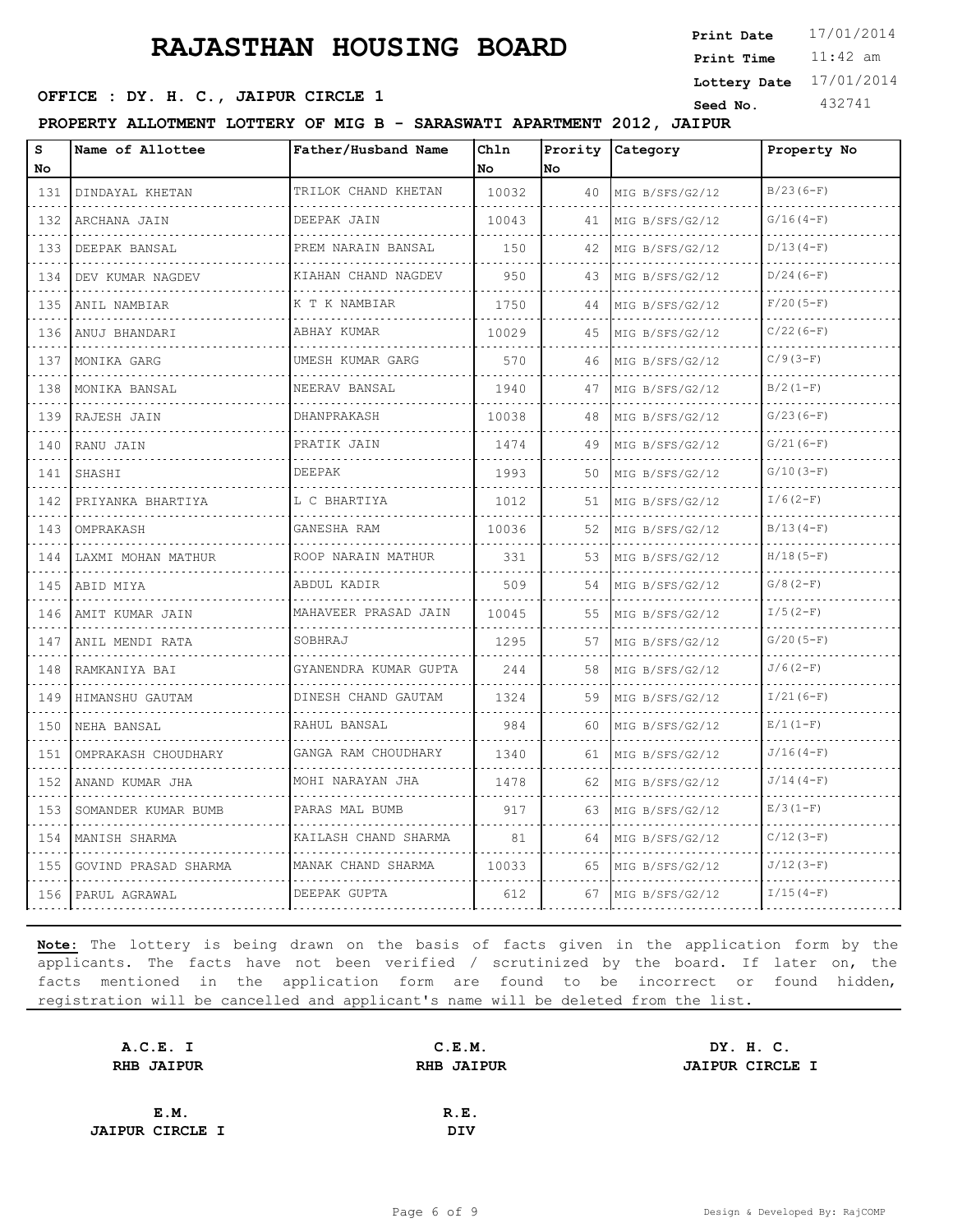11:42 am **Print Time Print Date**  $17/01/2014$ **SEED OFFICE : DY. H. C., JAIPUR CIRCLE 1 Seed No.** 432741 **Lottery Date** 17/01/2014

**PROPERTY ALLOTMENT LOTTERY OF MIG B - SARASWATI APARTMENT 2012, JAIPUR**

| s<br>No       | Name of Allottee                | Father/Husband Name       | Chln<br>No | Prority<br>No | Category             | Property No |
|---------------|---------------------------------|---------------------------|------------|---------------|----------------------|-------------|
| 157           | PARAKRAM SINGH SOLANKI          | TULSENDRA SINGH SOLANKI   | 578        | 68            | MIG B/SFS/G2/12      | $F/18(5-F)$ |
| 158           | .<br>RAMKESH CHOUDHARY          | DEVI SINGH                | 1650       | 69            | MIG B/SFS/G2/12      | $A/14(4-F)$ |
| 159           | KANTA DEVI GUPTA                | RADHA MOHAN GUPTA         | 1183       | 70            | MIG B/SFS/G2/12      | $I/8(2-F)$  |
| 160           | RAM GOPAL SHARMA                | RAMESHWAR PRASAD          | 1026       | 71            | MIG B/SFS/G2/12      | $D/20(5-F)$ |
| .<br>161      | KULDEEP SINGH & SUSHILA<br>NEGI | KISHAN SINGH              | 1341       | 72            | MIG B/SFS/G2/12      | $G/13(4-F)$ |
| 162           | SANDEEP KUMAR                   | KUL BHUSHAN               | 1548       | 73            | MIG B/SFS/G2/12      | $C/14(4-F)$ |
| 163<br>.      | MADHU GUPTA                     | MUKESH GUPTA              | 129        | 74            | MIG B/SFS/G2/12      | $C/1 (1-F)$ |
| 164           | ALOK PATIDAR                    | V K PATIDAR               | 1165       | 75            | MIG B/SFS/G2/12      | $A/20(5-F)$ |
| 165<br>.      | SURENDRA SINGHAL                | MADAN MOHAN SINGHAL       | 601        | 76            | MIG B/SFS/G2/12<br>. | $D/5(2-F)$  |
| 166           | SHANKER LAL GURJAR              | HARDEV PRASAD             | 973        | 77            | MIG B/SFS/G2/12      | $F/2(1-F)$  |
| 167           | BANWARI LAL SHARMA              | RAM GOPAL SHARMA          | 1380       | 78            | MIG B/SFS/G2/12      | $D/19(5-F)$ |
| 168           | PRIYA BAHETI                    | VISHNU BAHETI             | 501        | 79            | MIG B/SFS/G2/12      | $G/11(3-F)$ |
| .<br>169      | CHANDEEP KAUR GHORA             | ARBINDER SINGH GHORA<br>. | 1587       | 80            | MIG B/SFS/G2/12      | $H/8(2-F)$  |
| 170           | SUNITA VERMA                    | MANOHAR LAL VERMA         | 444        | 81            | MIG B/SFS/G2/12      | $E/6(2-F)$  |
| 171<br>.      | CHANDA JAIN<br>.                | OM PRAKASH JAIN<br>.      | 10031      | 82            | MIG B/SFS/G2/12      | $I/22(6-F)$ |
| 172           | GULAB CHAND KUMAWAT             | CHOTE LAL KUMAWAT         | 1234       | 83            | MIG B/SFS/G2/12      | $C/8(2-F)$  |
| 173           | NITIN PAREEK                    | MAHESH KUMAR PAREEK<br>.  | 1390       | 84            | MIG B/SFS/G2/12      | $F/4(1-F)$  |
| 174           | INAM UL HAO                     | NAEEM UL HAO              | 787        | 85            | MIG B/SFS/G2/12      | $F/6(2-F)$  |
| .<br>175<br>. | SUNIL PUNGLIYA                  | ROOP CHAND PUNGALIYA      | 10044      | 86            | MIG B/SFS/G2/12      | $C/4(1-F)$  |
| 176           | GORAV KUMAR GARG                | SHYAM SUNDRA GARG         | 515        | 87            | MIG B/SFS/G2/12      | $E/2(1-F)$  |
| .<br>177      | GAYATRI SONI                    | J P SONI                  | 1496       | 88            | MIG B/SFS/G2/12      | $B/8(2-F)$  |
| 178           | PRATEEK SHARMA                  | SHARWAN LAL SHARMA        | 535        | 1             | MIG B/SFS/G2/12      | $H/5(2-F)$  |
| 179           | PRAMOD KUMAR KULSHRESTHA        | S S KULSHRESTHA           | 62         | 2             | MIG B/SFS/G2/12      | $C/6(2-F)$  |
| 180           | ARPIT SINGHI                    | MAHENDER KUMAR            | 1820       | 3             | MIG B/SFS/G2/12      | $G/5(2-F)$  |
| 181           | MANISH KUMAR AGARWAL            | OM PRAKASH AGARWAL        | 1200       | 4             | MIG B/SFS/G2/12      | $C/16(4-F)$ |
| 182           | MEENU BHARTIYA                  | L C BHARTIYA              | 1015       | 5             | MIG B/SFS/G2/12      | $D/2 (1-F)$ |

| A.C.E. I               | C.E.M.            | DY. H. C.              |  |
|------------------------|-------------------|------------------------|--|
| <b>RHB JAIPUR</b>      | <b>RHB JAIPUR</b> | <b>JAIPUR CIRCLE I</b> |  |
|                        |                   |                        |  |
| E.M.                   | R.E.              |                        |  |
| <b>JAIPUR CIRCLE I</b> | DIV               |                        |  |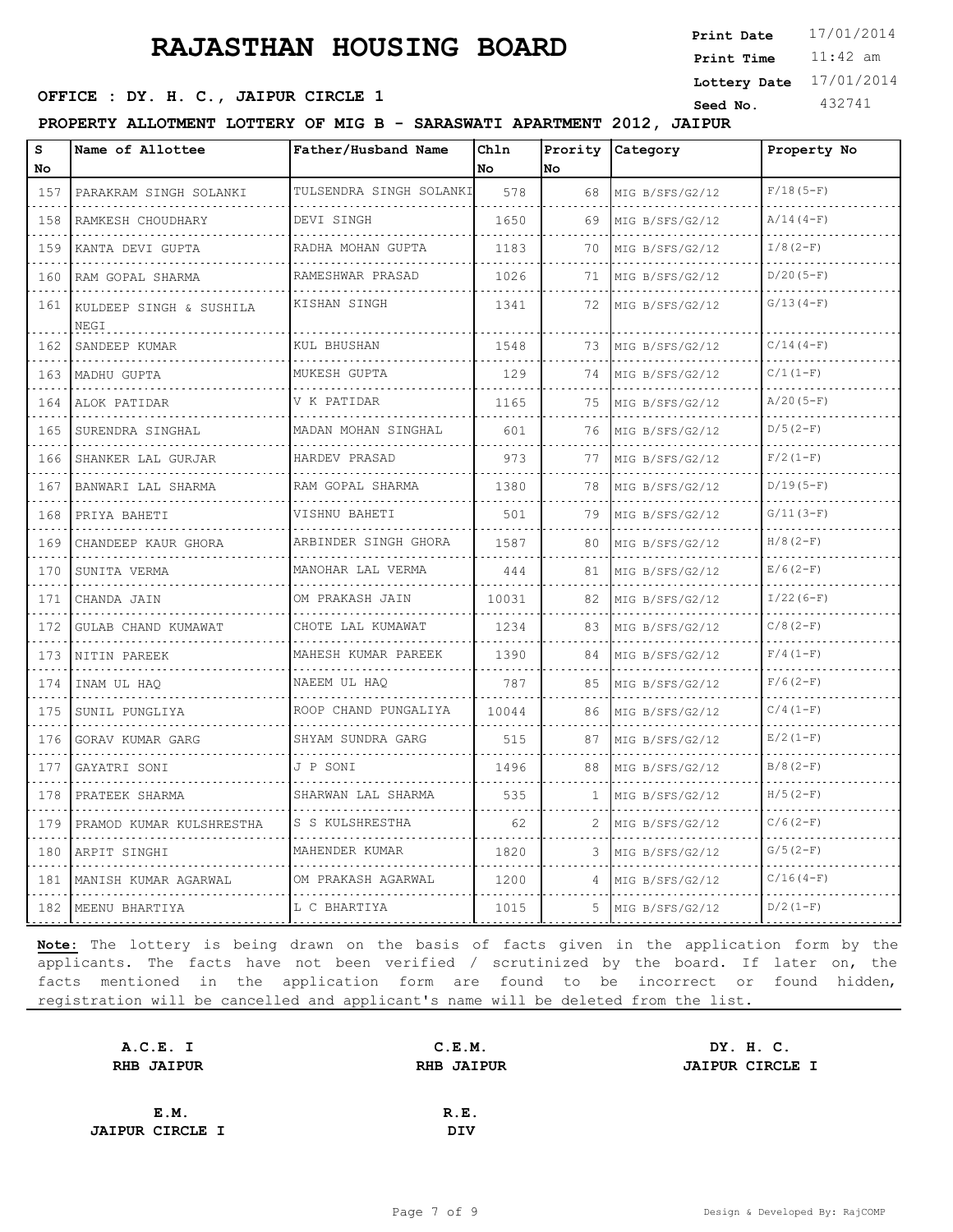11:42 am **Print Time Print Date SEED OFFICE : DY. H. C., JAIPUR CIRCLE 1 Seed No.** 432741 **Lottery Date** 17/01/2014

**PROPERTY ALLOTMENT LOTTERY OF MIG B - SARASWATI APARTMENT 2012, JAIPUR**

| S<br>No        | Name of Allottee       | Father/Husband Name               | Ch1n<br>No | Prority<br><b>No</b> | Category             | Property No |
|----------------|------------------------|-----------------------------------|------------|----------------------|----------------------|-------------|
| 183            | <b>ASHOK KUMAR</b>     | SARDAR SINGH                      | 1346       | 6                    | MIG B/SFS/G2/12      | $D/23(6-F)$ |
| .<br>184       | .<br>ANANT BHANDARI    | de de de de de dec<br>ABHAY KUMAR | 181        | 7                    | .<br>MIG B/SFS/G2/12 | $H/23(6-F)$ |
| 185            | RAM KISHORE JAJORIA    | HANUMAN SAHAY JAJORIA             | 390        | 1                    | MIG B/SFS/G4/12      | $G/3(1-F)$  |
| 186            | HARKESH KUMAR DANODIYA | CHIMAN LAL                        | 10052      | 2                    | MIG B/SFS/G4/12      | $A/4(1-F)$  |
| 187            | BHRU RAM BARWA         | CHITTAR                           | 1172       | 3                    | MIG B/SFS/G4/12      | $D/7 (2-F)$ |
| 188            | MULARAM                | <b>BALU RAM</b>                   | 737        | 4                    | MIG B/SFS/G4/12      | $F/9(3-F)$  |
| 189            | GOPAL PAHADIA<br>.     | PRABHATI RAM PAHADIA              | 1875       | 5                    | MIG B/SFS/G4/12      | $H/15(4-F)$ |
| د د د د<br>190 | RAKESH KU. BOYAT       | MADAN LAL                         | 10053      | 6                    | .<br>MIG B/SFS/G4/12 | $D/15(4-F)$ |
| 191            | RAMJEEVAN              | KHEM CHAND                        | 1623       | 7                    | MIG B/SFS/G4/12      | $C/17(5-F)$ |
| 192            | SURESH CHAND           | SAMPAT RAM<br>.                   | 1780       | 8                    | MIG B/SFS/G4/12      | $G/22(6-F)$ |
| 193            | SUKHDEV                | JAILA RAM                         | 161        | 9                    | MIG B/SFS/G4/12      | $D/22(6-F)$ |
| 194            | RAKESH VALMIKI         | KRISHNA LAL VALMIKI               | 1316       | 10                   | MIG B/SFS/G4/12      | $A/11(3-F)$ |
| 195            | DHANI DEVI             | MOTI LAL                          | 1790       | 11                   | MIG B/SFS/G4/12<br>. | $G/9(3-F)$  |
| .<br>196       | VINOD KUMAR            | TIMTU RAM                         | 1937       | 12                   | MIG B/SFS/G4/12      | $F/22(6-F)$ |
| 197            | INDU BHILWAR           | GOVIND RAM BHILWAR                | 1376       | 13                   | MIG B/SFS/G4/12      | $H/10(3-F)$ |
| .<br>198       | RAJENDRA HALDUNIYA     | CHIRANJI LAL<br>.                 | 1451       | 14                   | MIG B/SFS/G4/12      | $H/16(4-F)$ |
| 199            | NEERAJ KUMAR MAHAWAR   | TRILOK CHAND MAGAWAR              | 524        | 15                   | MIG B/SFS/G4/12      | $F/24(6-F)$ |
| 200            | VINOD KUMAR            | JHUTHA RAM                        | 1841       | 16                   | MIG B/SFS/G4/12      | $E/5(2-F)$  |
| 201            | RAMDAYAL NAWARIYA      | RAM PRASAD NAVARIA                | 1938       | 18                   | MIG B/SFS/G4/12      | $I/24(6-F)$ |
| 202            | BHART ROHIN            | OTARAM                            | 619        | 19                   | MIG B/SFS/G4/12      | $B/15(4-F)$ |
| 203            | PRITI MEENA            | KRISHNA KUMAR                     | 1973       | 1                    | MIG B/SFS/G5/12      | $D/17(5-F)$ |
| 204            | JATI LAL MEENA         | JAGMOHAN MEENA                    | 1235       | 2                    | MIG B/SFS/G5/12      | $I/10(3-F)$ |
| 205            | RAJESH KUMAR JORWAL    | BATTI LAL MEENA                   | 1886       | 4                    | MIG B/SFS/G5/12      | $H/17(5-F)$ |
| 206            | <b>BABU LAL MEENA</b>  | LAXMAN MEENA                      | 1442       | 5                    | MIG B/SFS/G5/12      | $E/10(3-F)$ |
| 207            | KIRAN DEVI             | HANUMAN SAHAI                     | 1538       | 6                    | MIG B/SFS/G5/12      | $G/7 (2-F)$ |
| 208            | TEEKA RAM              | HAR SHAI MEENA                    | 10054      |                      | MIG B/SFS/G5/12      | $J/24(6-F)$ |

| A.C.E. I               | C.E.M.            | DY. H. C.              |
|------------------------|-------------------|------------------------|
| <b>RHB JAIPUR</b>      | <b>RHB JAIPUR</b> | <b>JAIPUR CIRCLE I</b> |
|                        |                   |                        |
| E.M.                   | R.E.              |                        |
| <b>JAIPUR CIRCLE I</b> | <b>DIV</b>        |                        |